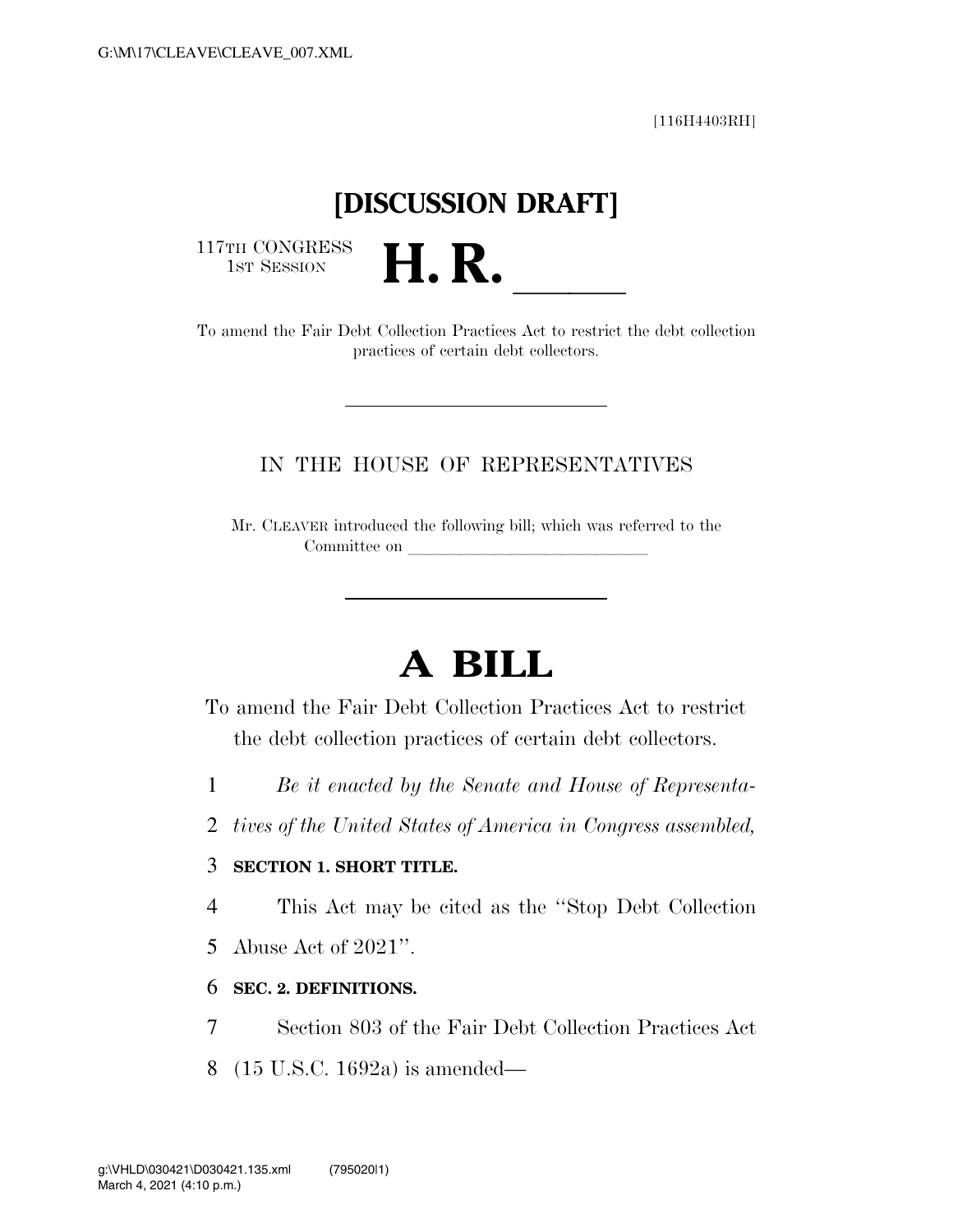| $\mathbf{1}$   | $(1)$ in paragraph $(4)$ , by striking "facilitating |
|----------------|------------------------------------------------------|
| $\overline{2}$ | collection of such debt for another" and inserting   |
| 3              | "collection of such debt";                           |
| $\overline{4}$ | $(2)$ by amending paragraph $(5)$ to read as fol-    |
| 5              | lows:                                                |
| 6              | $\lq(5)$ The term 'debt' means—                      |
| 7              | "(A) any obligation or alleged obligation of         |
| 8              | a consumer to pay money arising out of a             |
| 9              | transaction in which the money, property, in-        |
| 10             | surance, or services which are the subject of the    |
| 11             | transaction are primarily for personal, family,      |
| 12             | or household purposes, whether or not such ob-       |
| 13             | ligation has been reduced to judgment; or            |
| 14             | "(B) any obligation or alleged obligation of         |
| 15             | a consumer-                                          |
| 16             | "(i) to pay a loan, an overpayment, a                |
| 17             | fine, a penalty, a fee, or other money cur-          |
| 18             | rently or originally owed to a Federal               |
| 19             | agency; and                                          |
| 20             | "(ii) that is not less than $180$ days               |
| 21             | past due."; and                                      |
| 22             | $(3)$ in paragraph $(6)$ —                           |
| 23             | $(A)$ by striking the first sentence and in-         |
| 24             | serting the following: "The term 'debt collector'    |
| 25             | means any person who uses any instrumentality        |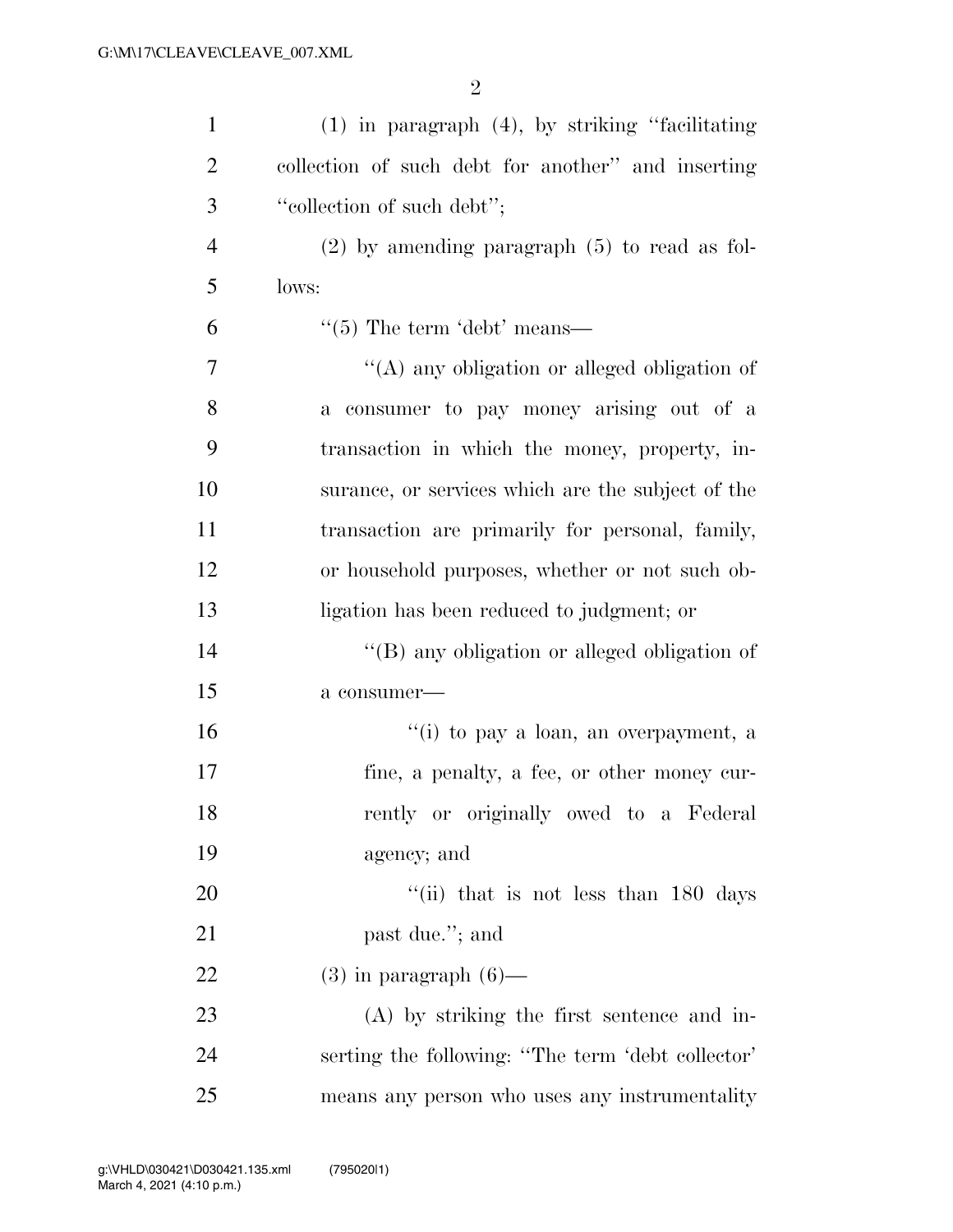of interstate commerce or the mails in any busi- ness the principal purpose of which is the col- lection of any debts; who regularly collects or attempts to collect, directly or indirectly, by the person's own means or by hiring another debt collector, debts owed or due or asserted to be owed or due another or that have been obtained by assignment or transfer from another; or who regularly collects debts currently or originally owed or allegedly owed to a Federal agency.''; and (B) in subparagraph (F), by inserting ''or that has been obtained by assignment or trans- fer from another'' after ''owed or due another''. **SEC. 3. DEBT COLLECTION PRACTICES FOR DEBT COLLEC- TORS HIRED BY GOVERNMENT AGENCIES.**  (a) IN GENERAL.—The Fair Debt Collection Prac- tices Act (15 U.S.C. 1692 et seq.) is amended by inserting after section 812 (15 U.S.C. 1692j) the following: **''§ 812A. Debt collection practices for debt collectors hired by Federal agencies**  22 "(a) LIMITATION ON TIME TO TURN DEBT OVER TO DEBT COLLECTOR.—A Federal agency that is a creditor may sell or transfer a debt described in section 803(5)(B)

to a debt collector not earlier than 90 days after the date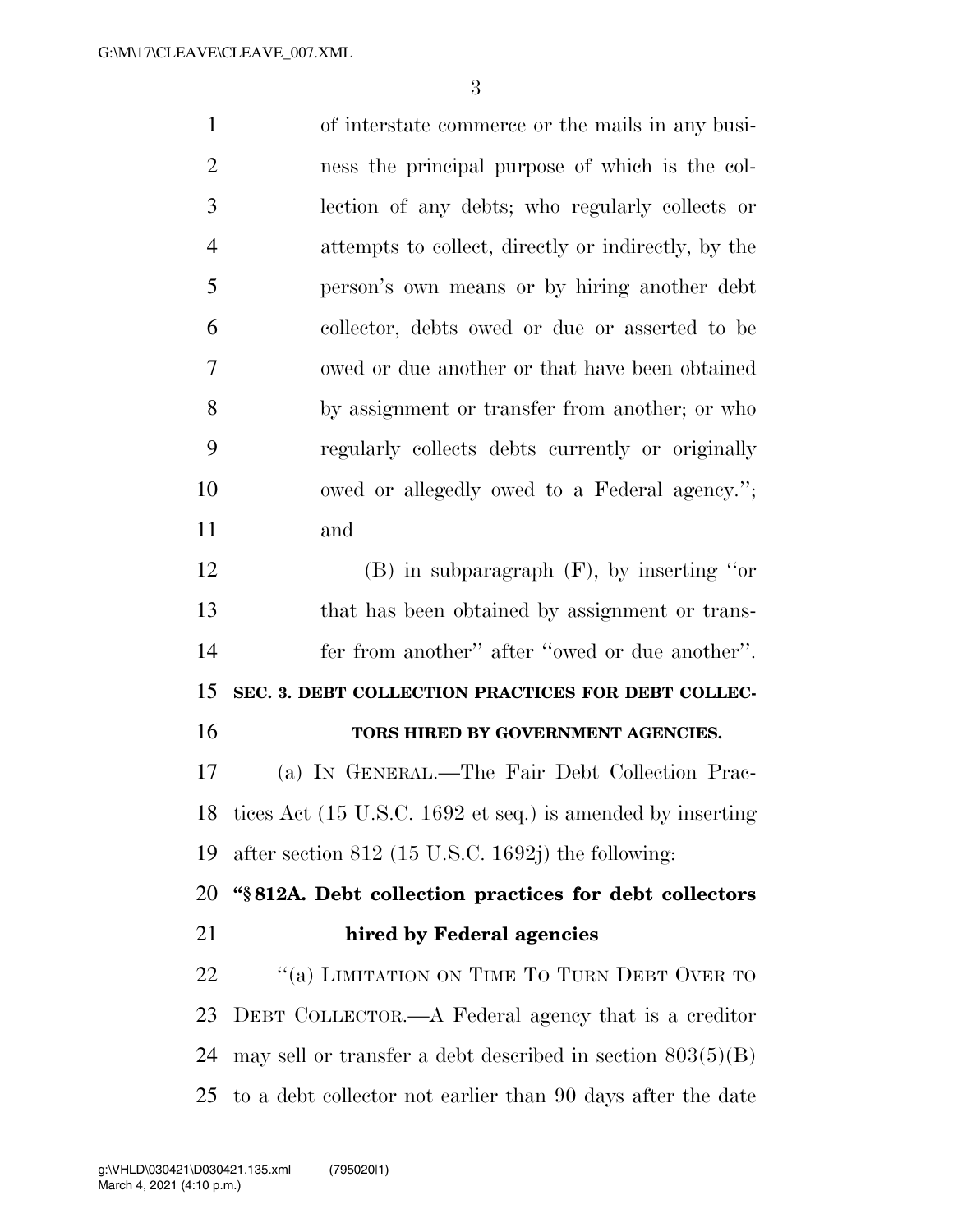on which the obligation or alleged obligation becomes de-linquent or defaults.

- ''(b) REQUIRED NOTICE.—
- 4 "(1) IN GENERAL.—Before transferring or sell-5 ing a debt described in section  $803(5)(B)$  to a debt collector or contracting with a debt collector to col- lect such a debt, a Federal agency shall notify the consumer not fewer than 3 times that the Federal agency will take such action.

 $(2)$  FREQUENCY OF NOTIFICATIONS. The second and third notifications described in para- graph (1) shall be made not less than 30 days after the date on which the previous notification is made.''.

 (b) CLERICAL AMENDMENT.—The table of contents for the Fair Debt Collection Practices Act is amended by inserting after the item relating to section 812 the fol-lowing:

''812A. Debt collection practices for debt collectors hired by Federal agencies.''.

#### **SEC. 4. UNFAIR PRACTICES.**

 Section 808 of the Fair Debt Collection Practices Act (15 U.S.C. 1692f) is amended by striking paragraph (1) and inserting the following:

23  $\frac{1}{2}$  The collection of any amount (including any interest, fee, charge, or expense incidental to the principal obligation) unless—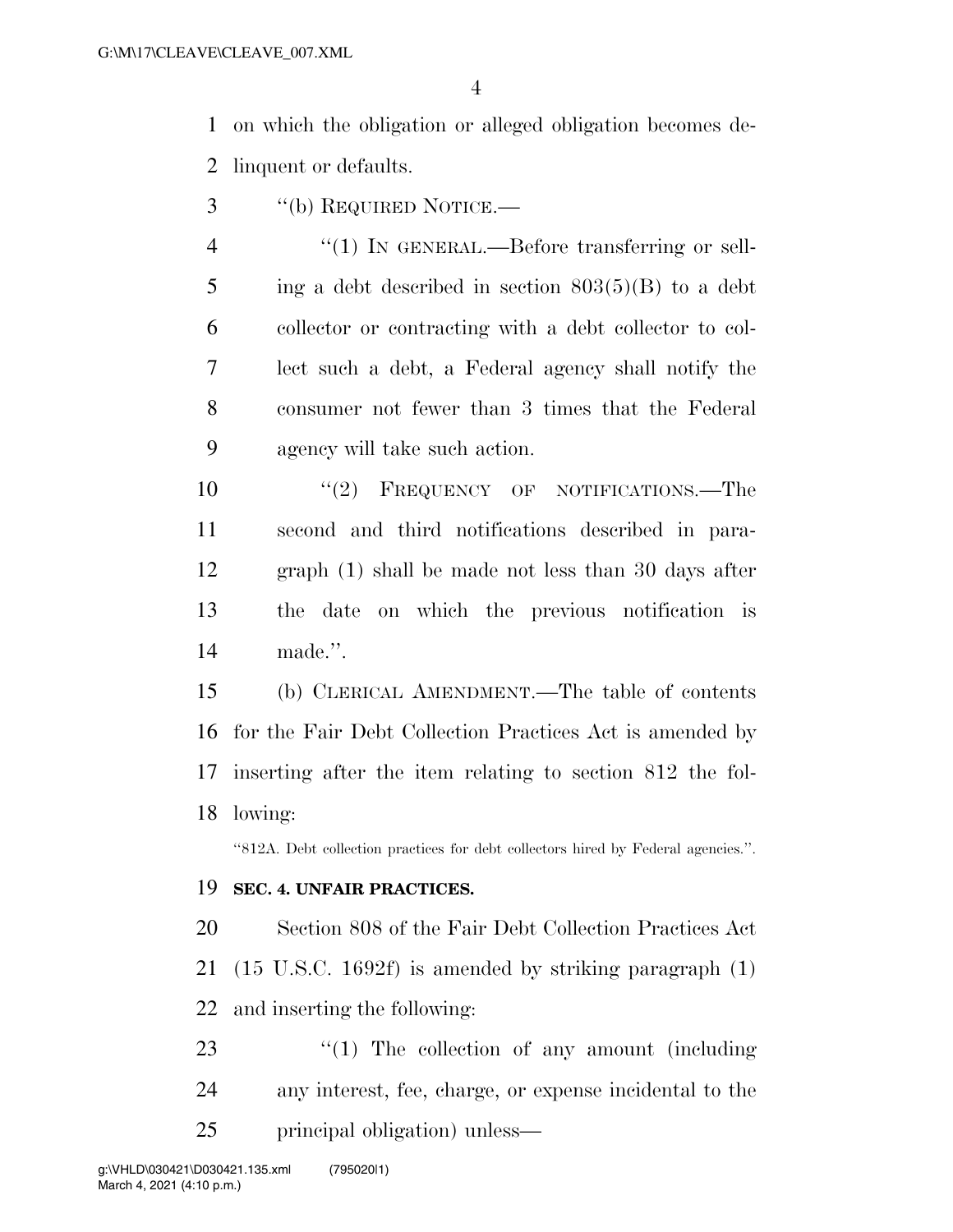| $\mathbf{1}$   | "(A) such amount is expressly authorized                    |
|----------------|-------------------------------------------------------------|
| $\overline{2}$ | by the agreement creating the debt or permitted             |
| 3              | by law; and                                                 |
| $\overline{4}$ | $\lq\lq (B)$ in the case of any amount charged by           |
| 5              | a debt collector collecting a debt described in             |
| 6              | section $803(5)(B)$ , such amount is—                       |
| $\tau$         | "(i) reasonable in relation to the ac-                      |
| 8              | tual costs of the collection;                               |
| 9              | "(ii) authorized by a contract between                      |
| 10             | the debt collector and the Federal agency;                  |
| 11             | and                                                         |
| 12             | "(iii) not greater than 10 percent of                       |
| 13             | the amount collected by the debt col-                       |
| 14             | lector.".                                                   |
| 15             | SEC. 5. GOVERNMENT ACCOUNTABILITY OFFICE STUDY              |
| 16             | AND REPORT.                                                 |
| 17             | (a) STUDY.—The Comptroller General of the United            |
|                | 18 States shall commence a study on the use of debt collec- |
| 19             | tors by State and local government agencies, including—     |
| 20             | (1) the powers given to the debt collectors by              |
| 21             | Federal, State, and local government agencies;              |
| 22             | (2) the contracting process that allows a Fed-              |
| 23             | eral, State, or local government agency to award            |
| 24             | debt collection to a certain company, including the         |
| 25             | selection process;                                          |